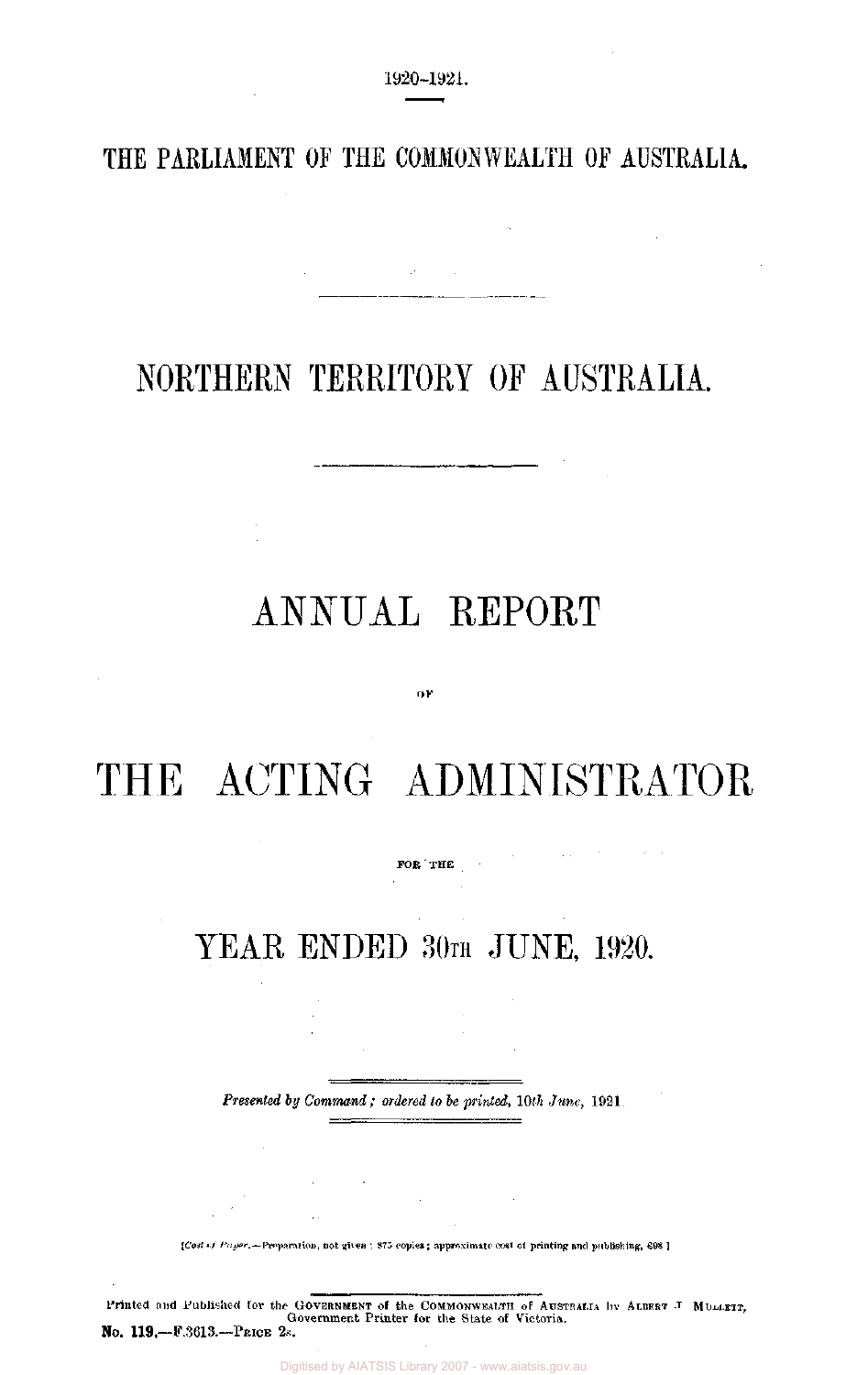# CONTENTS.

 $\mathcal{L}_{\text{max}}$  ,  $\mathcal{L}_{\text{max}}$ 

 $\label{eq:2.1} \frac{1}{\sqrt{2}}\sum_{i=1}^n\frac{1}{\sqrt{2}}\left(\frac{1}{\sqrt{2}}\sum_{i=1}^n\frac{1}{\sqrt{2}}\sum_{i=1}^n\frac{1}{\sqrt{2}}\sum_{i=1}^n\frac{1}{\sqrt{2}}\sum_{i=1}^n\frac{1}{\sqrt{2}}\sum_{i=1}^n\frac{1}{\sqrt{2}}\sum_{i=1}^n\frac{1}{\sqrt{2}}\sum_{i=1}^n\frac{1}{\sqrt{2}}\sum_{i=1}^n\frac{1}{\sqrt{2}}\sum_{i=1}^n\frac{1}{\sqrt{2$ 

| Acting Administrator's Report-                                |                            |                                              |                                              |                                              |                             |                      |                             |                                              |                                              |                                              |                                                | PAG <sub>K</sub> |
|---------------------------------------------------------------|----------------------------|----------------------------------------------|----------------------------------------------|----------------------------------------------|-----------------------------|----------------------|-----------------------------|----------------------------------------------|----------------------------------------------|----------------------------------------------|------------------------------------------------|------------------|
| Review of the Year                                            | . .                        | . .                                          | . .                                          | . .                                          | . .                         | .,                   | $\cdot$                     | ٠.                                           | . .                                          | . .                                          | ٠.                                             |                  |
| The Pastoral Industry                                         | μ.                         | $\ddot{\phantom{0}}$                         | $\ddot{\phantom{1}}$                         | . .                                          | $\ddot{\phantom{1}}$        | ٠.                   | ٠.                          | . .                                          | . .                                          | $\ddot{\phantom{1}}$                         | $\ddotsc$                                      |                  |
| Government Cattle Stations                                    |                            | $\ddot{\phantom{1}}$                         | $\ddot{\phantom{1}}$                         | ٠.                                           | ь.                          | ٠.                   | $\ddot{\phantom{1}}$        | . .                                          | $\ddot{\phantom{1}}$                         | $\ddot{\phantom{1}}$ .                       | $\ddot{\phantom{1}}$                           |                  |
| Domestication of the Buffalo                                  |                            | $\ddot{\phantom{0}}$                         | $\ddot{\phantom{1}}$                         | . .                                          | $\ddot{\phantom{1}}$        | $\ddot{\phantom{0}}$ | $\cdot$ .                   | . .                                          | $\sim$                                       | - 4                                          | $\ddot{\phantom{0}}$                           |                  |
| The Mining Industry<br><b>Government Wells and Bores</b>      | $\ddot{\phantom{0}}$       | $\ddot{\phantom{0}}$                         | $\ddot{\phantom{1}}$                         | . .                                          | $\ddot{\phantom{1}}$        | $\ddot{\phantom{1}}$ | ٠.                          | . .                                          | . .                                          | . .                                          | $\ddot{\phantom{0}}$                           |                  |
| The Agricultural Industry                                     | $\ddot{\phantom{1}}$       | $\ddot{\phantom{1}}$<br>$\ddot{\phantom{0}}$ | . .<br>$\ddot{\phantom{1}}$                  | $\ddot{\phantom{1}}$<br>$\ddot{\phantom{1}}$ | $\ddot{\phantom{1}}$        | ٠.<br>. .            | ٠.                          | ٠.<br>. .                                    | ٠.<br>$\ddot{\phantom{1}}$                   | $\ddot{\phantom{1}}$<br>$\ddot{\phantom{0}}$ | $\ddot{\phantom{1}}$ .<br>$\ddot{\phantom{1}}$ |                  |
| Daly River Settlers                                           | . .                        | $\ddot{\phantom{0}}$                         | . .                                          | $\ddot{\phantom{1}}$                         | . .<br>. .                  | $\ddot{\phantom{1}}$ | $\ddot{\phantom{1}}$<br>٠.  | . .                                          | $\ddot{\phantom{1}}$                         | $\ddot{\phantom{1}}$                         | $\ddot{\phantom{1}}$                           |                  |
| Federal Railways<br>$\dddot{\phantom{0}}$                     | $\ddot{\phantom{1}}$       | $\ddot{\phantom{1}}$                         |                                              | ٠.                                           | $\ddot{\phantom{1}}$        | ٠.                   | ٠.                          | ٠.                                           | $\ddot{\phantom{0}}$                         | $\ddot{\phantom{1}}$                         | $\cdot$ .                                      |                  |
| Darwin Jetty and Sorting Shed                                 |                            | $\ddotsc$                                    | $\ddot{\phantom{0}}$                         | $\ddot{\phantom{0}}$                         | $\ddot{\phantom{1}}$        | . .                  | . .                         | $\ddot{\phantom{0}}$                         | $\ddot{\phantom{1}}$                         | $\ddot{\phantom{0}}$                         | $\ddot{\phantom{1}}$                           |                  |
| Health of the White Population                                |                            | $\ddotsc$                                    | $\cdot$ .                                    | $\ddot{\phantom{0}}$                         |                             | μ.                   | . .                         | $\ddot{\phantom{0}}$                         | $\ddotsc$                                    | $\ddot{\phantom{1}}$                         | $\ddot{\phantom{0}}$                           |                  |
| General Policy regarding Aboriginals                          |                            |                                              | $\ddot{\phantom{0}}$                         | ٠,                                           | $\ddot{\phantom{0}}$        | . .                  | . .                         | $\ddot{\phantom{1}}$                         | $\ddot{\phantom{1}}$                         | ٠.,                                          | ٠.                                             |                  |
| Federal Representation                                        | $\ddot{\phantom{0}}$       | $\sim$                                       | ٠.                                           | $\ddot{\phantom{1}}$                         | $\cdot$ $\cdot$             | $\sim$ 4             | $\ddot{\phantom{1}}$        | . .                                          | $\ddot{\phantom{1}}$                         | $\ddot{\phantom{1}}$                         | $\ddot{\phantom{1}}$                           |                  |
| ·Judiciary<br>$\ddot{\phantom{0}}$                            | $\ddot{\phantom{0}}$       | $\ddot{\phantom{1}}$                         | $\ddot{\phantom{1}}$                         | $\ddot{\phantom{0}}$                         | $\ddot{\phantom{0}}$        | . .                  | . .                         | . .                                          | $\ddot{\phantom{1}}$                         | $\ddot{\phantom{1}}$                         | $\ddot{\phantom{1}}$                           |                  |
| Financial System                                              | $\ddot{\phantom{0}}$       |                                              |                                              |                                              | $\ddot{\phantom{0}}$        | ٠.                   | . .                         |                                              | $\ddot{\phantom{1}}$                         | $\ddot{\phantom{1}}$                         | ٠.                                             |                  |
| Prices Board<br>٠.                                            | $\ddot{\phantom{1}}$       | ٠.                                           |                                              | $\ddot{\phantom{1}}$                         | ٠.                          | $\ddot{\phantom{1}}$ |                             | ٠.                                           | $\ddot{\phantom{1}}$                         | . .                                          | $\ddot{\phantom{1}}$                           |                  |
| Government Store<br>Government Shipping                       | $\ddot{\phantom{0}}$       |                                              | . .                                          | $\ddot{\phantom{0}}$                         | $\ddot{\phantom{0}}$        | $\ddot{\phantom{0}}$ | ٠.                          | . .                                          | $\ddotsc$                                    | $\ddot{\phantom{1}}$                         | . .                                            |                  |
| State Hotels<br>$\ddot{\phantom{a}}$                          | ٠.<br>$\ddot{\phantom{a}}$ | $\ddotsc$<br>$\ddot{\phantom{0}}$            | ٠.                                           | $\ddot{\phantom{1}}$                         | $\ddot{\phantom{1}}$        | ٠.                   | ٠.                          | ٠.                                           | ٠.                                           | $\ddot{\phantom{1}}$                         | ٠.                                             |                  |
| Government Electric Light and Freezer Plant                   |                            |                                              | $\ddot{\phantom{1}}$<br>$\ddot{\phantom{2}}$ | $\ddot{\phantom{0}}$<br>$\ddot{\phantom{1}}$ | $\ddot{\phantom{0}}$<br>. . | $\ddotsc$<br>        | . .<br>$\ddot{\phantom{1}}$ | $\ddot{\phantom{1}}$<br>$\ddot{\phantom{1}}$ | $\ddot{\phantom{1}}$<br>$\ddot{\phantom{0}}$ | $\ddot{\phantom{0}}$<br>$\ddot{\phantom{1}}$ | . .<br>$\ddot{\phantom{0}}$                    |                  |
| <b>Harbor Authorities</b>                                     | ٠.                         | $\ddot{\phantom{0}}$                         |                                              | ٠.                                           | $\ddot{\phantom{1}}$        | . .                  | ٠.                          | $\ddot{\phantom{1}}$                         | $\ddot{\phantom{1}}$                         | $\ddot{\phantom{1}}$                         | ٠.                                             |                  |
| Darwin Municipality                                           | $\ddot{\phantom{1}}$       | . .                                          | .,                                           | $\ddot{\phantom{0}}$                         |                             | .,                   | . .                         | $\ddot{\phantom{1}}$                         | $\ddot{\phantom{1}}$                         | $\ddot{\phantom{0}}$                         | ٠.                                             |                  |
| The Civil Service<br>$\ddot{\phantom{a}}$                     |                            | $\ddot{\phantom{0}}$                         | $\bullet\ \bullet$                           | $\ddot{\phantom{1}}$                         | ٠.                          | ٠.                   | ٠.                          | $\ddot{\phantom{1}}$                         | $\ddot{\phantom{0}}$                         | $\ddot{\phantom{1}}$                         | $\ddot{\phantom{0}}$                           |                  |
| Government Secretary's Department-                            |                            |                                              |                                              |                                              |                             |                      |                             |                                              |                                              |                                              |                                                |                  |
| Residents and Administrators                                  |                            | . .                                          | ٠.                                           | ٠.                                           |                             | μ.                   | . .                         | $\ddot{\phantom{1}}$                         | . .                                          | ٠.                                           | ٠.                                             |                  |
| Chronology of Leading Events                                  |                            | $\ddot{\phantom{1}}$                         |                                              |                                              | ٠.                          | $\ddot{\phantom{1}}$ | ٠.                          | $\ddot{\phantom{0}}$                         | $\ddot{\phantom{0}}$                         | $\ddot{\phantom{1}}$                         |                                                |                  |
| List of Permanent Officials                                   |                            | $\ddot{\phantom{1}}$                         | $\ddot{\phantom{1}}$                         | $\ddot{\phantom{0}}$                         | ٠.                          | ÷.                   | $\ddot{\phantom{1}}$        | $\ddot{\phantom{1}}$                         | $\ddotsc$                                    | $\ddot{\phantom{1}}$                         | $\bullet$ .                                    |                  |
| Public Debt of Northern Territory                             |                            | $\ddot{\phantom{0}}$                         | $\ddot{\phantom{1}}$                         | $\ddot{\phantom{1}}$                         | ٠.                          | $\ddot{\phantom{1}}$ | $\ddot{\phantom{1}}$        | $\ddot{\phantom{1}}$                         | $\ddot{\phantom{1}}$                         | $\ddot{\phantom{0}}$                         | $\ddot{\phantom{0}}$                           |                  |
| Revenue, 1911 to 1920                                         | $\ddot{\phantom{a}}$       | $\ddot{\phantom{1}}$                         | $\ddot{\phantom{1}}$                         | $\ddot{\phantom{0}}$                         |                             | $\ddot{\phantom{0}}$ | . .                         | $\ddot{\phantom{0}}$                         | $\bullet$ $\bullet$                          | . .                                          | . .                                            |                  |
| Expenditure, 1911 to 1920                                     | $\ddot{\phantom{0}}$       | $\ddot{\phantom{0}}$                         | . .                                          |                                              | $\ddot{\phantom{1}}$        | ٠.                   | $\ddot{\phantom{1}}$        | $\ddot{\phantom{1}}$                         | $\ddot{\phantom{1}}$                         |                                              | $\ddot{\phantom{1}}$                           |                  |
| Population, 1881 to 1920<br>White Population of Territory     | $\ddotsc$                  | . .                                          | . .                                          | . .                                          | . .                         | $\ddot{\phantom{1}}$ | $\ddot{\phantom{1}}$        | $\ddot{\phantom{1}}$                         | $\ddot{\phantom{0}}$                         | . .                                          | $\ddot{\phantom{1}}$                           |                  |
| Alphabetical Index of Ordinances                              |                            | $\ddot{\phantom{1}}$<br>$\ddot{\phantom{a}}$ | $\ddot{\phantom{1}}$                         | $\ddot{\phantom{1}}$                         | . .                         | ٠.                   | ь,                          | $\ddot{\phantom{1}}$                         | $\ddot{\phantom{1}}$                         | $\ddot{\phantom{1}}$                         | $\ddot{\phantom{1}}$                           |                  |
| Northern Territory Mail Services                              |                            | $\ddot{\phantom{a}}$                         | $\sim$ $\sim$<br>                            | $\ddot{\phantom{1}}$<br>                     | $\ddot{\phantom{1}}$<br>. . | ٠.<br>٠.             | <br>$\ddot{\phantom{0}}$    | $\ddot{\phantom{1}}$<br>$\ddot{\phantom{1}}$ | $\bullet$ $\bullet$<br>$\ddot{\phantom{1}}$  | $\ddot{\phantom{1}}$<br>$\ddot{\phantom{0}}$ | $\ddot{\phantom{1}}$<br>$\ddot{\phantom{0}}$   |                  |
| Prices of Commodities, 1914 to 1920                           |                            | $\ddot{\phantom{a}}$                         | $\ddot{\phantom{0}}$                         | $\ddot{\phantom{1}}$                         | ٠.                          | $\ddot{\phantom{0}}$ |                             | $\ddot{\phantom{0}}$                         | $\ddot{\phantom{1}}$                         | $\ddot{\phantom{1}}$                         |                                                |                  |
| Lands and Survey Department                                   |                            |                                              | $\ddot{\phantom{1}}$                         | $\ddotsc$                                    | ٠.                          | $\ddot{\phantom{1}}$ | ٠.                          | $\ddot{\phantom{1}}$                         | $\bullet$ .                                  | ٠,                                           | $\ddot{\phantom{1}}$                           |                  |
| Revenue Received, 1908 to 1920                                |                            | н.                                           | $\ddot{\phantom{1}}$                         | $\ddot{\phantom{1}}$                         | $\ddotsc$                   | $\ddot{\phantom{1}}$ | $\ddot{\phantom{1}}$        | $\ddot{\phantom{0}}$                         | ٠.                                           | $\ddot{\phantom{0}}$                         | $\ddot{\phantom{1}}$                           |                  |
| Areas of Pastoral Holdings, 1920                              |                            | Ω.                                           | ٠.                                           | . .                                          | $\ddot{\phantom{1}}$        | $\cdot$ .            | $\sim$ $\sim$               | ٠.                                           | . .                                          | $\ddotsc$                                    | $\ddot{\phantom{1}}$                           |                  |
| Areas designed for Pastoral Leases                            |                            | $\ddot{\phantom{0}}$                         | $\ddot{\phantom{1}}$                         | . .                                          | $\ddot{\phantom{1}}$        | $\cdot$ .            |                             |                                              | . .                                          | $\ddot{\phantom{1}}$                         | $\ddot{\phantom{1}}$                           |                  |
| Progressive development Pastoral Industry                     |                            |                                              | $\ddot{\phantom{0}}$                         | $\ddot{\phantom{1}}$                         | . .                         | ٠.                   | $\ddot{\phantom{1}}$        | $\ddot{\phantom{0}}$                         | $\ddot{\phantom{0}}$                         | $\ddot{\phantom{1}}$                         | ٠.                                             |                  |
| Mines Department                                              |                            |                                              |                                              | . .                                          |                             |                      |                             |                                              |                                              |                                              |                                                |                  |
| Revenue for Year.                                             | $\ddot{\phantom{a}}$       | $\ddot{\phantom{0}}$                         | $\ddot{\phantom{1}}$                         | ۰,                                           | .,                          | ٠.                   | ٠.                          | $\ddot{\phantom{1}}$                         | $\ddot{\phantom{1}}$                         | ٠.                                           | $\ddot{\phantom{0}}$                           |                  |
| Miners Employed, 1894 to 1920                                 |                            | $\ddot{\phantom{0}}$                         | ٠.                                           |                                              | ٠.                          | ٠.                   | $\ddot{\phantom{1}}$        | . .                                          | ٠.                                           | . .                                          |                                                |                  |
| Mineral Production to date<br>Government Assistance to Mining |                            | $\ddot{\phantom{a}}$                         | ٠.                                           | $\ddotsc$                                    | $\ddot{\phantom{1}}$        | $\ddot{\phantom{1}}$ | . .                         | $\ddot{\phantom{1}}$                         |                                              | $\ddot{\phantom{1}}$                         | ٠.                                             |                  |
| Mineral Production for Year                                   |                            | $\ddot{\mathbf{z}}$                          | $\ddot{\phantom{a}}$                         | $\ddot{\phantom{1}}$                         | $\ddot{\phantom{1}}$        | $\ddot{\phantom{1}}$ |                             | $\ddot{\phantom{1}}$                         | . .                                          | х.<br>τ'n,                                   | $\ddot{\phantom{1}}$                           |                  |
| Government Stations<br>$\sim$                                 | $\ddot{\phantom{a}}$       | $\ddot{\phantom{a}}$                         | $\ddot{\phantom{0}}$                         | $\ddot{\phantom{0}}$                         | $\ddot{\phantom{0}}$        | ٠.                   |                             | $\ddot{\phantom{1}}$                         | $\ddot{\phantom{1}}$                         |                                              | . .                                            |                  |
| Stock and Brands Department                                   | $\cdot$                    |                                              | ٠.                                           | $\ddot{\phantom{1}}$                         | ٠.                          | . .                  | .,                          | . .                                          |                                              | $\ddot{\phantom{1}}$                         | . .                                            |                  |
| Live Stock in Territory, 1884 to 1919                         |                            | $\ddot{\phantom{1}}$                         | ٠.<br>                                       | $\ddot{\phantom{0}}$<br>. .                  | ٠.<br>k.                    | ٠.<br>. .            | . .<br>٠.                   | .,<br>٠.                                     | $\ddot{\phantom{1}}$<br>٠.                   | $\ddot{\phantom{0}}$<br>٠.                   | ٠.<br>٠.                                       |                  |
| Veterinary Department                                         | $\ddot{\phantom{a}}$       | . .                                          | . .                                          | $\sim$                                       | ٠.                          |                      |                             | ٠.                                           | ٠.                                           | ٠.                                           | ٠.                                             |                  |
| Department of Agriculture and Botanic Gardens                 |                            |                                              | $\ddot{\phantom{1}}$                         | $\ddot{\phantom{0}}$                         | ٠.                          | $\ddot{\phantom{0}}$ | $\ddot{\phantom{1}}$        | ٠.                                           | ٠.                                           | $\ddot{\phantom{1}}$                         | ٠.                                             |                  |
| Meteorology $\ldots$<br>$\sim$                                | $\ddot{\phantom{a}}$       |                                              | $\ddot{\phantom{1}}$                         | $\ddot{\phantom{1}}$                         | . .                         |                      | ٠.                          | $\ddot{\phantom{0}}$                         | $\ddot{\phantom{0}}$                         | . .                                          | $\ddot{\phantom{0}}$                           |                  |
| Mean Annual Rainfall, 27 Stations                             |                            | $\ddot{\phantom{0}}$                         | ٠.                                           | لمائم                                        | ٠.                          | ٠.                   | . .                         | $\ddot{\phantom{0}}$                         | $\ddot{\phantom{1}}$                         | ٠.                                           | . .                                            |                  |
| Monthly Rainfall, 12 Stations                                 |                            | $\ddot{\phantom{0}}$                         | $\ddot{\phantom{1}}$                         | $\ddot{\phantom{1}}$                         | ٠.                          |                      | ٠.                          | $\ddot{\phantom{0}}$                         | $\ddot{\phantom{1}}$                         | ٠.                                           | ٠.                                             |                  |
| Annual Rainfall, Powell's Creek, 42 years                     |                            |                                              | $\ddot{\phantom{1}}$                         | . .                                          | ٠.                          | ٠.                   | . .                         | $\ddot{\phantom{1}}$                         | $\ddot{\phantom{1}}$                         | $\ddot{\phantom{0}}$                         | . .                                            |                  |
| Public Works Department                                       | . .                        | $\ddot{\phantom{0}}$                         | ٠.                                           | ٠.                                           | ٠.                          | ٠.                   | . .                         | $\ddot{\phantom{0}}$                         | $\ddot{\phantom{1}}$                         | . .                                          | . .                                            |                  |
| Supreme Court<br>$\ddot{\phantom{1}}$                         | $\ddot{\phantom{0}}$       | $\ddotsc$                                    | . .                                          | . .                                          | ٠.                          | Ω.                   | ٠.                          | $\ddot{\phantom{0}}$                         | . .                                          | . .                                          | ٠.                                             |                  |
| Public Health Department                                      | $\ddotsc$                  | $\ddot{\phantom{1}}$                         | $\ddot{\phantom{0}}$                         | $\ddot{\phantom{1}}$                         | $\ddot{\phantom{1}}$        | . .                  | ٠.                          | $\ddot{\phantom{0}}$                         | ٠.                                           | ٠.                                           | $\ddot{\phantom{0}}$                           |                  |
| Aboriginal Department                                         | ٠.                         | ٠.                                           | $\ddot{\phantom{1}}$                         | $\ddot{\phantom{1}}$                         | ٠.                          | ٠.                   | ٠.                          | $\ddot{\phantom{1}}$                         | $\ddot{\phantom{0}}$                         | . .                                          | $\ddot{\phantom{1}}$                           |                  |
| Education<br>$\ddot{\phantom{a}}$<br>وأمر                     |                            | ٠.                                           | ٠.                                           | $\ddot{\phantom{1}}$                         | ٠.                          | $\ddot{\phantom{1}}$ | ٠.                          | . .                                          | $\ddot{\phantom{1}}$                         | $\ddot{\phantom{1}}$                         | ٠.                                             |                  |
| State Hotels<br>$\sim$<br>. .                                 | . .                        | ٠.                                           | $\ddot{\phantom{0}}$                         | $\ddot{\phantom{1}}$                         | $\ddot{\phantom{1}}$        | $\ddot{\phantom{1}}$ | ٠.                          | . .                                          | . .                                          | $\ddot{\phantom{1}}$                         | $\ddot{\phantom{1}}$                           |                  |
| Balance-sheet<br>$\sim$                                       | . .                        | $\ddot{\phantom{1}}$                         | $\ddot{\phantom{0}}$                         | ٠.                                           | ٠.                          |                      | . .                         | ٠.                                           | $\ddot{\phantom{1}}$                         | ٠.                                           | . .                                            |                  |
| Mounted Constabulary                                          | . .                        | $\overline{\phantom{a}}$                     | $\ddot{\phantom{a}}$                         |                                              | . .                         |                      | ٠.                          | ٠.                                           | . .                                          | $\ddot{\phantom{1}}$                         | $\cdot$                                        |                  |
| Northern Territory Shipping                                   |                            | . .                                          | . .                                          | ٠.                                           | ٠.                          | $\ddot{\phantom{0}}$ | ٠.                          | i.                                           | . .                                          |                                              | . .                                            |                  |
| Public Trustee<br>. .                                         | ٠.                         | $\ddot{\phantom{0}}$                         | . .                                          | $\ddot{\phantom{1}}$                         | $\ddot{\phantom{1}}$        | ٠.                   | ٠.                          | $\ddot{\phantom{0}}$                         | ٠.                                           | $\ddot{\phantom{0}}$                         | $\ddot{\phantom{0}}$                           |                  |
| Government Store<br>. .                                       | $\ddot{\phantom{1}}$       |                                              | . .                                          | ٠.                                           |                             | ٠.                   | .,                          | $\ddot{\phantom{0}}$                         | $\ddot{\phantom{1}}$                         | . .                                          |                                                |                  |
|                                                               |                            |                                              |                                              |                                              |                             |                      |                             |                                              |                                              |                                              |                                                |                  |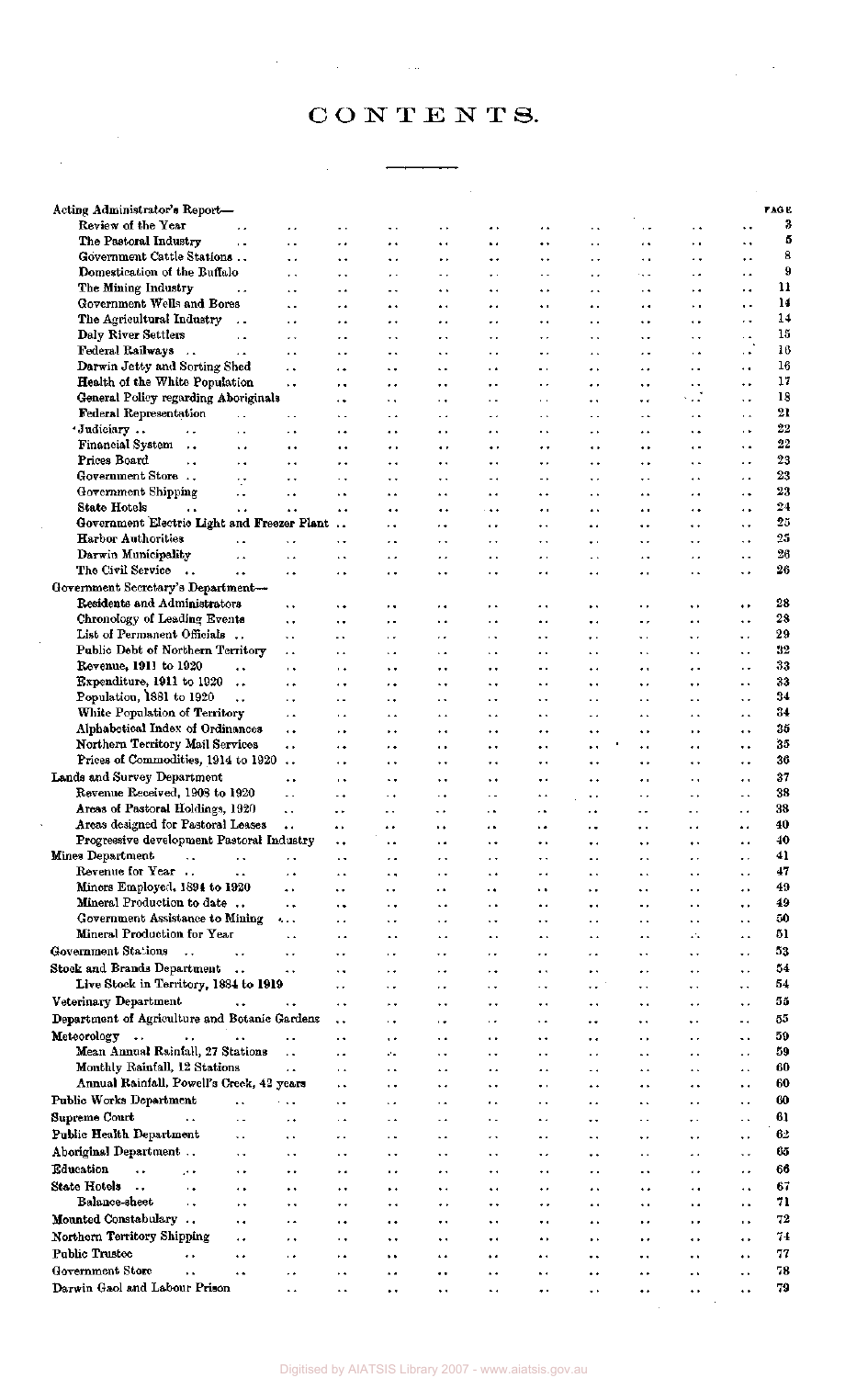century opened it was an axiom that the tropics could never be colonized by white people. It has been the supreme accomplishment of medicine..... to remove what has hitherto has been the supreme accomplishment of medicine. been an effectual bar to the successful exploitation of the richest parts of the world."

The wisdom of the White Australia policy has been emphasized by the report recently presented to the Medical Congress at Brisbane by the sub-committee appointed to investigate the whole question of the occupation of tropical Australia by white people.

The pronouncement of the Committee that it was " unable to find anything pointing to the existence of inherent or insuperable obstacles in the way of permanent occupation of tropical Australia by a healthy indigenous white race " must be received with respect as emanating from a learned body, skilled in the science of health. This important decision was not based on theory but deduced from the voluminous evidence of doctors long resident in the tropics, whose testimony strongly upheld the view that the Northern portion of Australia was suitable for the successful permanent settlement of the working white race.

In acclimatising the white race in the North the great desiderata are immunity from exotic diseases, a suitable diet, and proper housing accommodation.

Northern Australia enjoys a striking immunity from serious tropical diseases, thanks to the White Australia policy.

The death rate amongst the white population, for the year under review was only 6.4 per 1,000, which compares more than favorably with any part of Australia.

The epidemic diseases of Asia—plague, cholera, small-pox and many others-—must be kept out by an impenetrable quarantine line at our Northern ports. Railway facilities to the Macdonnell Ranges will supply a cool sanatorium which is so desirable for the sustained vigour of women and children. With the exception of the western coast of Queensland, Northern Australia appears to have no places suitable for sanatoria owing to the absence of plateaux of any considerable elevation.

Mosquito borne diseases such as malaria, are fortunately not prevalent in the Northern Territory, and are found only in certain isolated spots, such as the Daly River, and the Maranboy tin field.

Arrangements have been entered into by the Commonwealth Government, the International Health Board (Rockefeller Foundation), and the Commonwealth quarantine authorities by which the Quarantine Medical Officer at Darwin will commence an investigation into the prevalence or otherwise of hookworm *(ankylostomiasis)* in the Territory.

It is hoped the anticipation, that this disease is not widespread in the Territory, will be borne out by actual examinations, as the hookworm does not usually flourish in dry countries.

The hospital staffs have carried out their duties with a devotion that is deserving of all praise. It is hoped that arrangements will be made before long to relieve the monotony of the lives of the sisters at the Darwin Hospital by the provision of a tennis court and a piano. It is also proposed to erect swimming baths at Doctor's Gully, adjoining the hospital grounds.

The Australian Inland Mission, under the auspices of the Presbyterian Church, has accomplished most valuable work at the Maranboy tin field. Two trained sisters have been stationed there for some time, and their devoted labours amongst the miners, where malaria fever has been rather prevalent, has won the respect and gratitude of all.

It would be an excellent thing for the Territory if the Government could co-operate with the Mission in providing skilled medical assistance for those inland settlements where there are at present no doctors or nurses for perhaps hundreds of miles.

I am informed that the Government of Western Australia has now recognised the Inland Mission Homes as public hospitals.

## GENERAL POLICY IN REGARD TO ABORIGINALS.

It is difficult at present to make more than an intelligent guess at the number of aboriginals in the Territory, though an effort will be made when the decennial census of white people and coloured aliens is taken next April to also estimate the number of natives in each census division of the Territory.

Sir Baldwin Spencer, Professor of Biology in the University of Melbourne, who had previously travelled through the Territory and in conjunction with Mr. Gillan had written two valuable works on the native tribes, reached Darwin on 15th June, 1911, under the auspices of the Federal Government, to study the aboriginal population. Towards the end of 1912 Sir Baldwin Spencer was appointed for twelve months Special Commissioner and Chief Protector of Aboriginals. Writing of the number of natives in the Territory, he states—-"Judging by what I have seen and heard, I think it probable that a census would show more nearly 50,000 than 20,000."

Putting the number therefore at 35,000, we can compare it with an estimated aboriginal population of 24,000 in Western Australia and 18,000 in Queensland.

As the Northern Territory is controlled by the Commonwealth Government the care of the aboriginals becomes a national responsibility, and an obligation rests on the nation of doing everything possible to preserve and uplift the native inhabitants.

Digitised by AIATSIS Library 2007 - www.aiatsis.gov.au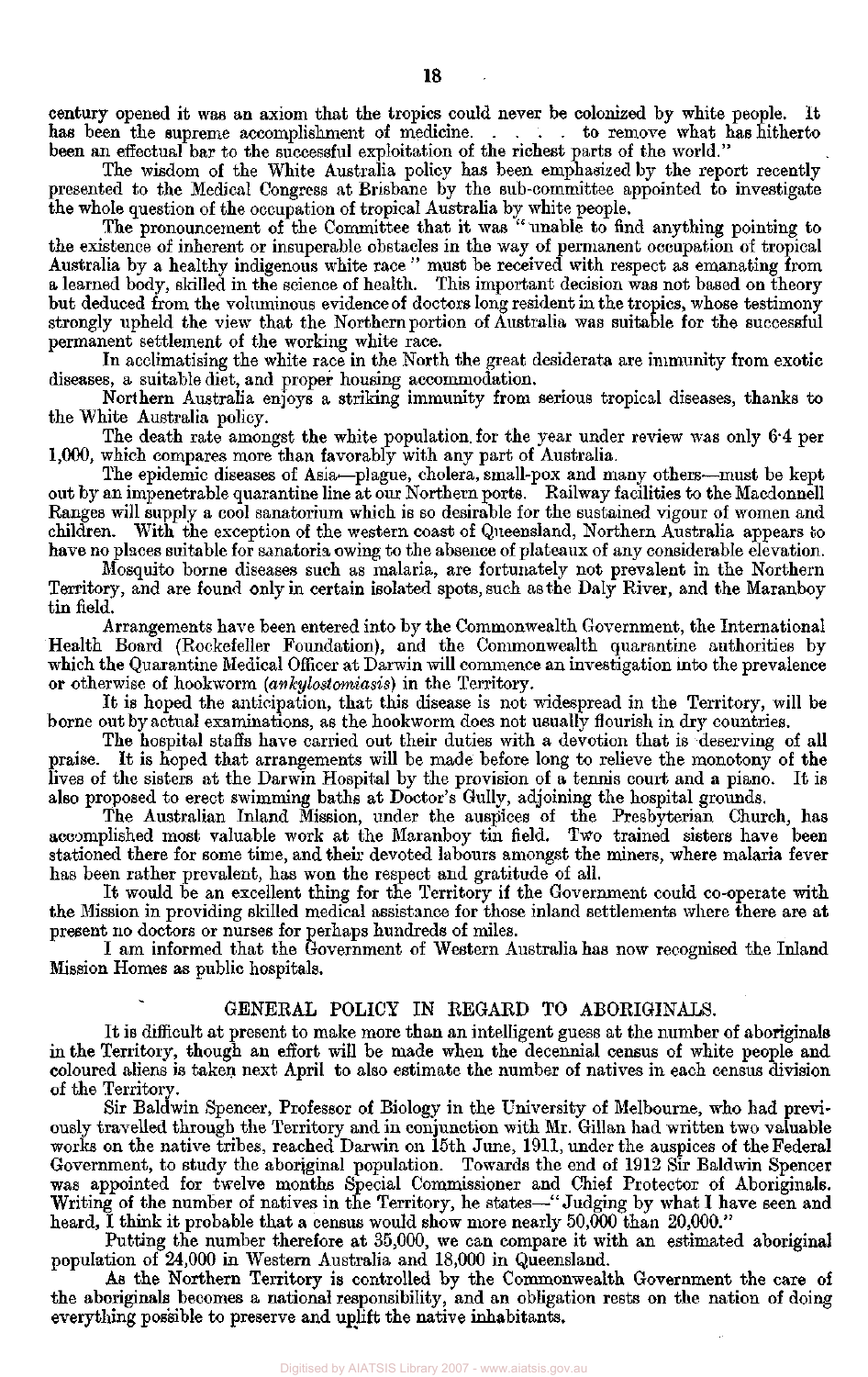The greatest difficulty that confronts the Administration in dealing with the natives is the fact that they do not form themselves into settled communities, with individual possession in land as in New Guinea. They are pure nomads with no fixed abode, they wander about within their tribal boundaries hunting for such food as is provided by nature, just as animals do. The Australian native has never of his own initiative cultivated a cereal or attempted to domesticate any animal as a food supply. Unfortunately the native, who shows great intelligence in bush-craft, appears to have no inclination to settle down as a husbandman. Cases have occurred where Government officials have given young men leaving their employ grain to plant on their return to their tribe ; in some cases these have been planted but have been destroyed by the older men as soon as the little crop came up.

The aboriginals of the Territory are divided into a large number of tribes, each of which speaks a distinct dialect and occupies a well defined tract of country, the boundaries of which are well known to the natives.

Sir Baldwin Spencer says—" It is impossible to remove them from their own country, as this would mean extermination by hostile tribes, even supposing, which is practically impossible of accomplishment, they could be detained elsewhere."

The natives of Australia have never been recognised as having any legal title to their tribal lands. The whole of the lands of Australia were constituted Crown lands and under various Land Acts have been sold or leased by the various Governments to white settlers.

In the Northern Territory long leases of large areas have been granted to pastoralists extending uninterruptedly in the aggregate over hundreds of miles of country, and many native tribes have not a square foot of land that they can call their own, although they are still living on their tribal lands that have been theirs from time immemorial.

I have given this problem of the Northern Territory the fullest and most anxious consideration, and I feel sure that the best solution of the question lies in the able and well considered recommendations of Sir Baldwin Spencer, who states—" There are two alternatives, either to allow them to wander about as outcasts, some of them doubtless working for the settlers but all of them practically dependent for their existence on promiscuous charity, or to establish a reserve for them under proper control. To be of any practical use, the reserve must be situated somewhere in their own district. To attempt to move them to some other part and place them amongst strange natives would be futile.... There is no other practicable policy but that of the establishment natively in There is no other practicable policy but that of the establishment of large reserves, if the aborigines are to be preserved and if any serious effort is to be made for their betterment."

He recommended that the following areas should be declared aboriginal reserves :— Oenpelli (East Alligator River), 2,300 square miles; Daly River, 3,300 square miles; Roper River, 211 square miles; Bathurst Island, 786 square miles; Groote Island, 896 square miles; Lake.Woods (Newcastle Waters), 200 square miles; Hermannsburg Mission Station, 901 square miles. He also stated that other stations could be established as the need for them arises.

I have endeavoured to carry out these proposals in their entirety. I gazetted Groote Island an Aboriginal Reserve on 8th May, 1920; Oenpelli on the 22nd May, 1920; and Daly River on the 22nd October, 1920. At Oenpelli there has been a Protector of Aboriginals since 1912. 1 also gazetted, at the instance of the Minister, an area of 21,875 square miles in the extreme

south-west of the Territory as an Aboriginal Reserve on the 10th July, 1920.

The Aboriginal Reserves and Aboriginal Mission Stations are now as follows: —

| ABORIGINAL RESERVES IN EXISTENCE OR PROPOSED ON 16TH OCTOBER, 1920. |  |  |  |  |  |  |  |  |  |
|---------------------------------------------------------------------|--|--|--|--|--|--|--|--|--|
|---------------------------------------------------------------------|--|--|--|--|--|--|--|--|--|

| - Date Gazetted.         | Name of Reserve.                  |                      |                      | Locality.                                                                   |                      | Area in Square<br>Mules. |        |
|--------------------------|-----------------------------------|----------------------|----------------------|-----------------------------------------------------------------------------|----------------------|--------------------------|--------|
| 28.4.1892                | Woolner Reserve                   | $\ddotsc$            | . .                  | North Coast<br>$\ddot{\phantom{0}}$<br>$\ddot{\phantom{0}}$                 | $\ddot{\bullet}$     | $\ddot{\phantom{1}}$     | 366    |
| $\rightarrow$            | Monassie Reserve                  | $\ddot{\phantom{1}}$ | $\ddot{\phantom{1}}$ | $\ddot{\phantom{1}}$<br>$\ddot{\phantom{1}}$<br>, ,<br>$\ddot{\phantom{1}}$ | $\ddot{\phantom{1}}$ | $\ddot{\phantom{1}}$     | 115    |
| $\overline{\phantom{a}}$ | Larakeah Reserve                  | $\sim$ $\sim$        | $\ddot{\phantom{1}}$ | Adelaide River<br>$\ddotsc$                                                 | $\ddot{\phantom{0}}$ | $\ddot{\phantom{1}}$     | 20     |
| $\bullet$                | Wangites Reserve                  | $\ddot{\phantom{a}}$ | $\ddot{\phantom{0}}$ | North of Daly River<br>$\sim$                                               | $\ddot{\phantom{1}}$ | $\ddot{\phantom{1}}$     | 388    |
| $\rightarrow$            | Woolwonga Reserve                 | $\ddot{\phantom{0}}$ | $\ddot{\phantom{1}}$ | Mary River<br>$\ddot{\phantom{a}}$<br>$\ddot{\phantom{1}}$                  | $\ddot{\phantom{0}}$ | $\ddot{\phantom{0}}$     | 160    |
| 29.3.1888                | Marramunga Reserve                | $\ddot{\phantom{0}}$ | $\ddot{\phantom{1}}$ | Tennants Creek<br>$\ddotsc$                                                 | $\ddot{\phantom{1}}$ | $\ddot{\phantom{1}}$     | 150    |
| 17.6.1901                | Mudbuna Reserve                   | $\ddot{\phantom{a}}$ | $\ddot{\phantom{0}}$ | N.W. Victoria River Downs                                                   | $\ddot{\phantom{0}}$ | $\ddot{\phantom{1}}$     | 379    |
| 18.1.1913                | Wongoak Reserve                   | $\ddot{\phantom{a}}$ | . .                  | Bathurst Island<br>$\ddot{\phantom{0}}$                                     | $\ddot{\phantom{0}}$ | . .                      | 755    |
| 22.5.1920                | Oenpelli Reserve                  | $\ddot{\phantom{a}}$ | $\ddot{\phantom{0}}$ | East Alligator River<br>$\ddot{\phantom{0}}$                                | $\ddot{\phantom{0}}$ | $\cdot$ .                | 2,000  |
| 8.5.1920                 | Groote Island Reserve             |                      | $\ddot{\phantom{0}}$ | Gulf of Carpentaria<br>$\ddot{\phantom{1}}$                                 | $\bullet$            | $\ddot{\phantom{1}}$     | 896    |
| 10.7.1920                | Lake Amadeus Reserve              |                      | $\ddot{\phantom{1}}$ | S. W. corner of Northern Territory                                          |                      | $\cdot$ $\cdot$          | 21,875 |
| 2.10.1920                | Daly River Reserve                | $\cdot$ .            | $\ddot{\phantom{0}}$ | Daly River<br>$\ddotsc$<br>$\ddot{\phantom{0}}$                             | $\cdot$ $\cdot$      | $\ddot{\phantom{1}}$     | 3,300  |
| 16.10.1920               | Batchelor Reserve                 | $\ddot{\phantom{0}}$ | $\ddot{\phantom{1}}$ | Darwin-Pine Creek Railway                                                   | $\ddot{\phantom{0}}$ | $\ddot{\phantom{1}}$     | 243    |
| $\ddot{\phantom{0}}$     | Proposed<br>$\ddotsc$             | $\ddot{\phantom{1}}$ | $\ddot{\phantom{0}}$ | Robinson River<br>$\sim$ $\sim$<br>$\ddot{\phantom{1}}$                     | $\cdot$ $\cdot$      | $\ddot{\phantom{1}}$     | 1,885  |
| $\ddot{\phantom{0}}$     | $\ddot{\phantom{1}}$<br>$\bullet$ | $\ddot{\phantom{0}}$ | $\ddot{\phantom{a}}$ | Frew River<br>$\ddot{\phantom{a}}$<br>$\ddot{\phantom{0}}$                  | $\ddot{\phantom{0}}$ | $\ddot{\phantom{0}}$     | 365    |
|                          |                                   |                      |                      |                                                                             |                      |                          | 32,897 |

The first eight mentioned reserves were re-gazetted in 1912 to bring them under the provisions of the Commonwealth Aboriginal Ordinance.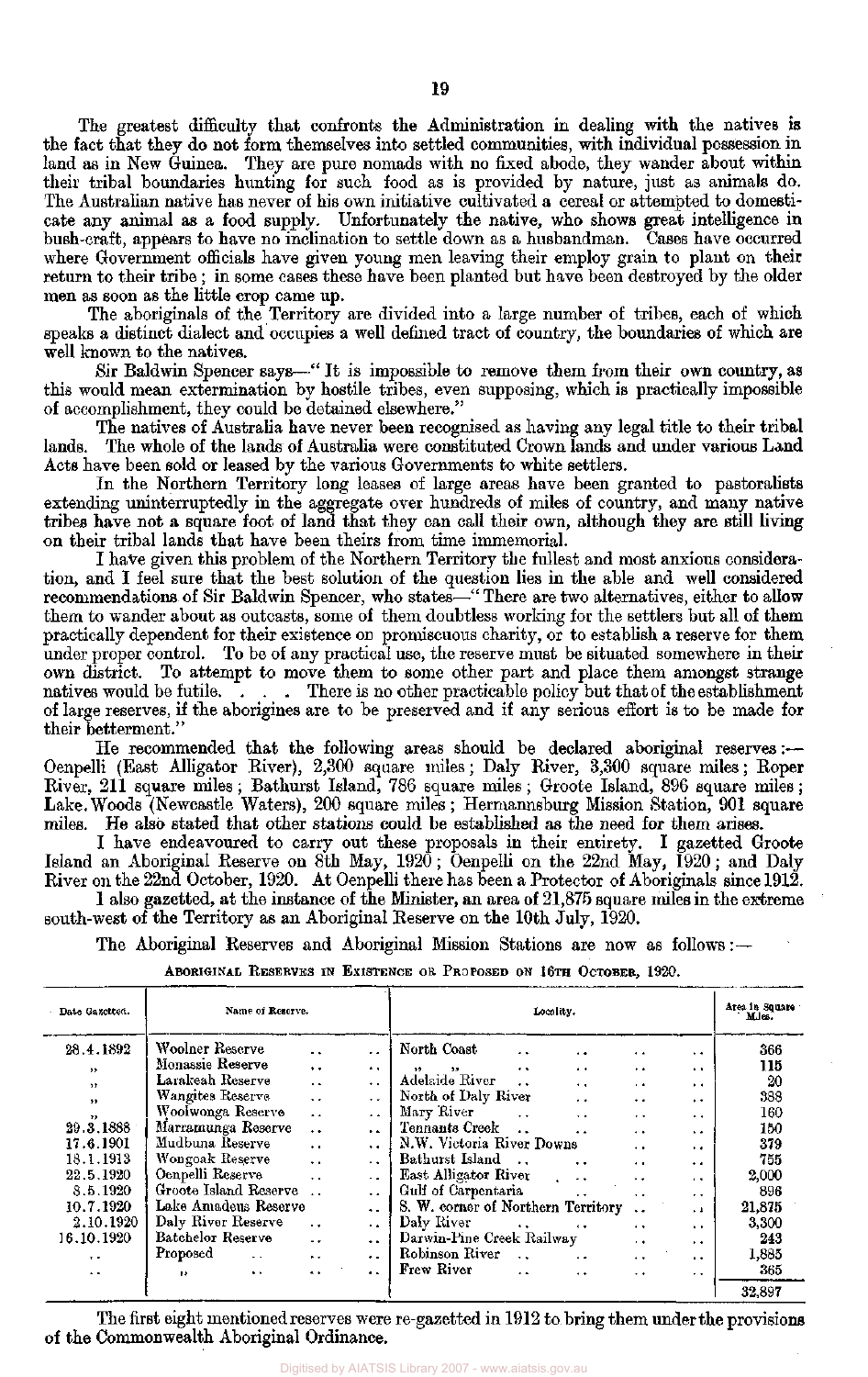ABORIGINAL MISSION STATIONS.

| Goulburn Island Mission                                       |                  | $\ddot{\phantom{1}}$ | $\cdot$ . | $\sim$ |       | 44 square miles |
|---------------------------------------------------------------|------------------|----------------------|-----------|--------|-------|-----------------|
| Roper River Mission                                           | $\sim$           |                      |           |        | 211   | ,,              |
| Hermannsburg Mission                                          | $\sim$ 100 $\mu$ |                      | $\cdots$  |        | 901   | ,,              |
| Bathurst Island Mission (included in Aboriginal Reserve shown |                  |                      |           |        |       |                 |
| above).                                                       |                  |                      |           |        |       |                 |
|                                                               |                  |                      |           |        | 1,156 |                 |

Total area of Aboriginal Reserves and Aboriginal Mission Stations, 34,053 square miles (21,793,920 acres).

It will be seen that during the last six months the area of Aboriginal Reserves has been increased from 2,333 square miles to 32,897 square miles.

To insure that the natives are not dispossessed of their hereditary tribal hunting grounds and " made dependent for their existence on promiscuous charity " it should be laid down as the settled policy of Australia that in every district of the Territory an area must be reserved for the aboriginals which they will recognise as their own land and on which they can live and hunt if they so desire. Each of these reserves should have permanent water and timber so that there is always available an adequate supply of their natural food—fish, animal life, yams, lily roots, seeds, &c.

It is not desired in any way to discourage the employment of natives by white settlers. The natives are well treated and are much better off when regularly employed and provided with good and ample food. There are, however, throughout the settled portions of the Territory large numbers of old men, women and children who are not employed. These form camps on the pastoral holdings and are fed by the station owners'—who generously supply beef to the camps when an animal is killed—and by the aboriginals who are employed on the stations.'

The natives have intensely communistic habits within their tribe and appear to have no idea of private ownership. If a native earns money or acquires goods he immediately divides it up with others in the tribe.

The conditions of employment of native labour may possibly, owing to legislature of the future, become so onerous that the station owner cannot continue the present patriarchal methods, and the lot of the aboriginals would then become pitiful if they were also deprived of lands set apart as aboriginal reserves.

It would not be advisable or necessary to erect buildings on all these reserves and appoint Superintendents, Matrons and School Teachers, the objective being to provide a sanctuary for the native population, or, in other words, mitigate the apparent harshness of the decision that all native lands shall become Crown lands.

If any of these reserves are not being used by the natives and are not likely, to be required in the immediate present, annual grazing licences could be granted over them and the revenue so derived might be devoted to augmenting the annual aboriginal vote which is expended for the benefit of the natives. By this means large areas would not be locked up but would contribute their quota to revenue and wealth production, while at the same time they would be always available if required in the interests of the natives.

At the present time three of our Aboriginal Reserves—Oenpelli, Daly River and Batchelor have buildings erected and married superintendents to look after the welfare of the natives. There is also an Aboriginal Compound at Darwin with a Superintendent and Matron to look after the aboriginals and educate the native and half-caste children.

The expenditure in the Aboriginal Department as set down in the estimates for the ensuing year is as follows :---£ *s. d.* 

| duties of the Government Secretary)                                                    |       |   |     |
|----------------------------------------------------------------------------------------|-------|---|-----|
|                                                                                        |       |   |     |
| 1,200<br>Three Protectors at £400                                                      |       | 0 | -0  |
| Four Sergeants and 27 Mounted Constables at £20 a year                                 | 620   | 0 | -0  |
| Two School Teachers                                                                    | 200   | 0 | - 0 |
| £ $250:$<br>Grant in aid of Aboriginal Missions, Roper River,                          |       |   |     |
| Bathurst Island, £250; Goulburn Island, £250                                           | 750   | 0 | - 0 |
| Aboriginal Affairs—General Expenditure—<br>И.                                          |       |   |     |
| Blankets, Food Medicines, &c.<br>متعاد                                                 | 5,600 | U | - 0 |
| Improvements-Oenpelli<br>$\sim$ $\sim$<br>$\ddot{\phantom{a}}$<br>$\ddot{\phantom{1}}$ | 500   | 0 | - 0 |
| Improvements-Daly<br>$\ddot{\phantom{0}}$<br>$\ddot{\phantom{1}}$                      | 800   | 0 | - 0 |
|                                                                                        |       |   |     |

This is approximately the annual expenditure of the Government of Western Australia on the aboriginal inhabitants of that State.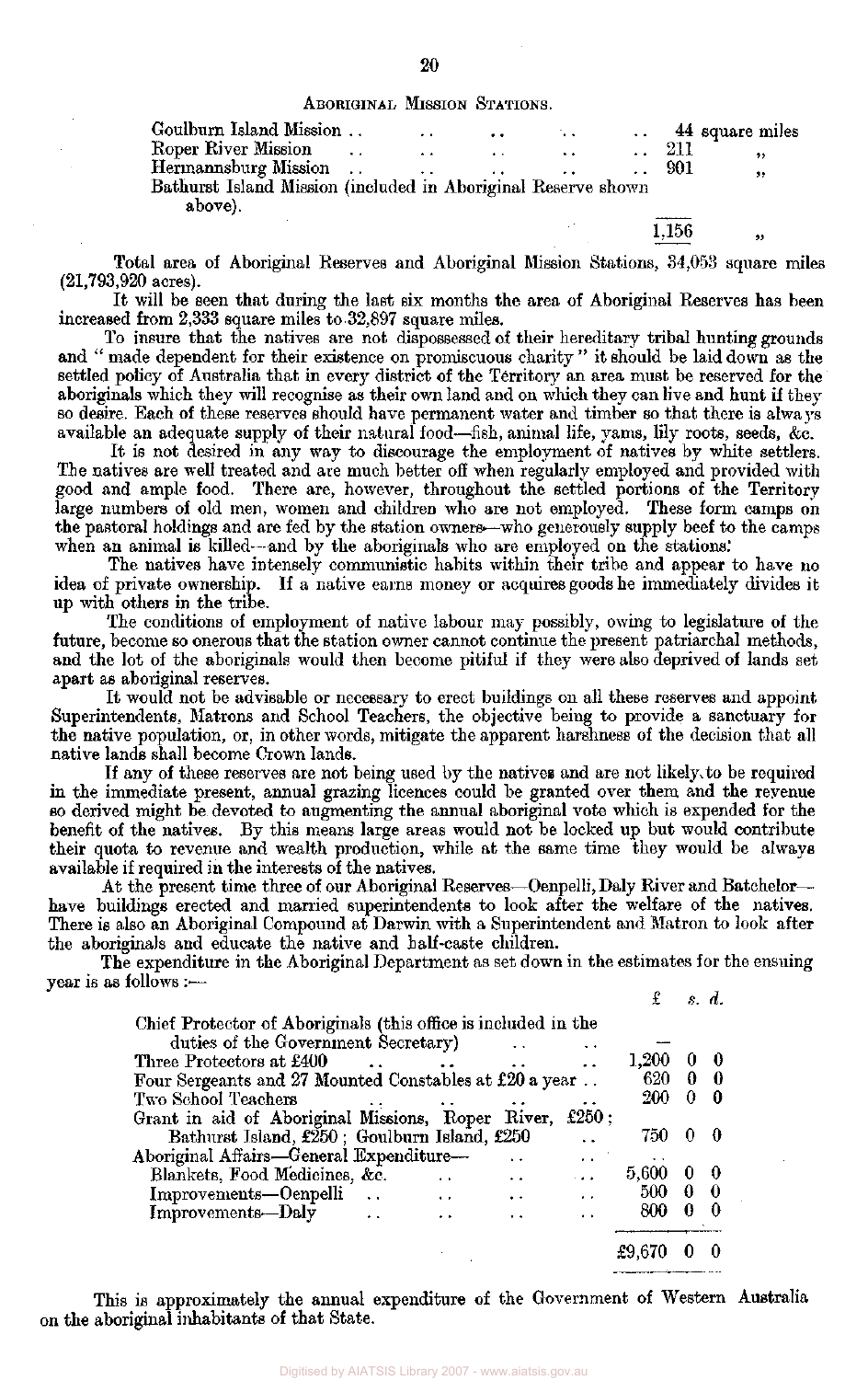## HEALTH OF THE NATIVES.

Dr. Brienl, M.D., Director of the Australian Institute of Tropical Medicine, Townsville, in his medical report on a journey through some districts of the Northern Territory, says of the natives:—" It is evident from our observations that the natives of the Northern Territory are, in their natural state, very healthy when compared with those of other tropical countries. Those in their natural state, very healthy when compared with those of other tropical countries. natives on the other hand, who have come into contact with the new settlers, whites and Chinamen, rapidly fall victims to the diseases which had been introduced with the settlement."

The great danger to the well-bemg of the natives is the introduction of infectious and contagious diseases and their degradation by drink and opium.

Dr. M. J. Holmes (Bulletin No. 6) states :—" Where aboriginals and the Chinese are thrown much together the evil effect of opium on the former is only too apparent. The aboriginal becomes very readily addicted to the opium habit, and amongst them it rapidly induces the very lowest grade of mental, moral and physical degradation."

Sir Baldwin Spencer states :---(Bulletin No. 7)--" Nothing is more patent than the rapid degeneration of the native in contact with Chinese.

Everything possible is done to keep natives away from the Chinese quarters by proclaiming them " prohibited areas," but it is very difficult to completely carry out this policy in practice, especially in the mining districts of the country.

It would not be just to blame all the Chinese for these deplorable happenings, but it is safe to say that as long as Chinese remain here opium will be smuggled into the Territory and certain aboriginals will receive the drug for purposes of prostitution.

The Chinese population is becoming less every year and now numbers only 1,076.

I cannot speak too highly of the splendid work carried out by the Christian Mission to the aboriginals at Bathurst Island, Goulburn Islands and the Roper River. The natives and halfcastes receive moral scholastic and industrial training that elevates them far above the tribal natives, as they enjoy both the example and precept of those who are willingly devoting their lives in hardship and isolation for the benefit of their fellow men.

## FEDERAL REPRESENTATION.

The Northern Territory is the last province of Australia to claim the toga of citizenship. The promise of the Prime Minister of Australia that a Bill would be introduced to give the people of the Northern Territory a representative in the National Parliament was received throughout the Territory with the keenest pleasure.

The history of the struggles of the people of the various colonies of Australia for the right to make the laws that they are called upon to obey is interesting and instructive.

In 1842, the Imperial " Act for the Government of New South Wales and Van Dieman's Land " gave the colony " representative " government creating a new council consisting of . twelve nominated members'—six official and six non-official-—and twenty-four elected members.

The Imperial Act of 1850 allowed New South Wales, Victoria, Tasmania and South Australia to recommend the form of government they preferred, although the population of those four colonies numbered at that time less than three quarters of a million.

The province of South Australia gave a vote to all men of full age who had lived six months in the colony for the Legislative Assembly. The Assembly to be triennial. This constitution came into force in 1856, three years before Queensland became a colony. This was probably the first manhood suffrage assembly in the Empire.

In other ways South Australia led the way towards modern democracy. She was the first of the Australian colonies to pay her members of Parliament, and the first to give women a vote.

In conformity with the liberal traditions of the South Australian people it was natural that at a very early date (1890) a full and liberal franchise should be conferred upon the European settlers of the Northern Territory who at that date numbered only 1,144 white people, and 3,754 coloured aliens.

The South Australian Government allowed the white people of the Territory on an adult suffrage franchise to elect two members to sit in the South Australian Legislative Assembly, and on the 18th April, 1890, Mr. V. L. Solomon and the Hon. J. L. Parsons were elected to represent the Northern Territory in the South Australian Parliament.

In addition to these two members the people of the Northern Territory were allowed to vote for the election of a member for the Legislative Council by being included in that member's electorate.

They were also privileged to take their full part in the great decision as to whether the Australian colonies should form a federated nation.

At the first Federal elections in 1901 a further privilege was exercised by the white residents of the Northern Territory as they were granted full voting rights both in the election of the **Federal senators** and a member of the House of Representatives for South Australia and the Northern

Digitised by AIATSIS Library 2007 - www.aiatsis.gov.au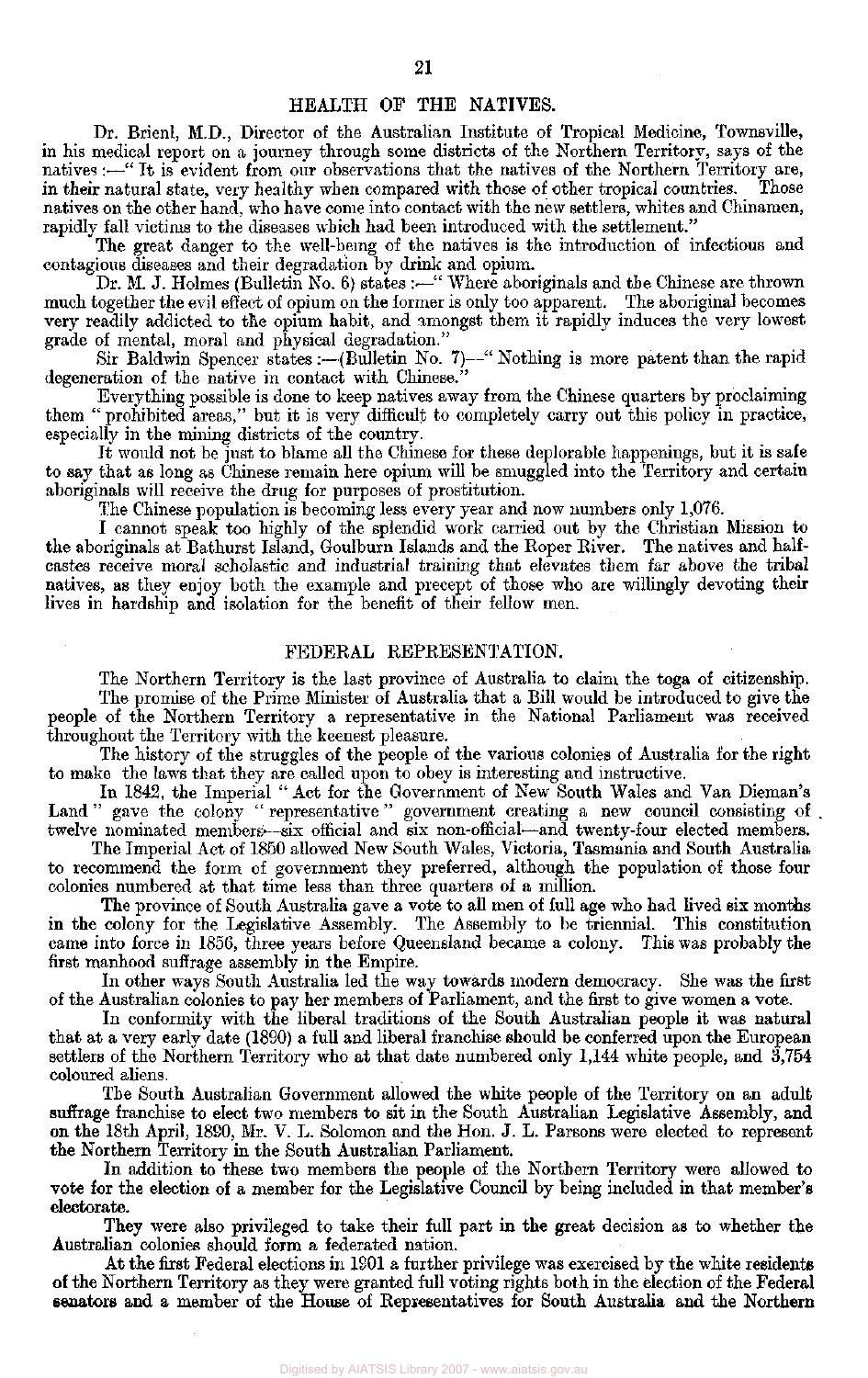## REPORT OF THE ABORIGINAL DEPARTMENT.

I have the honour to report on the Aboriginal Department for the year ending 30th June, 1920.

In October of last year, the Chief Protector, Mr. H. E. Carey, was called south and no arrangements were made for his successor until January, 1920, when I was appointed Acting Chief Protector of Aboriginals.

I am pleased to report that the affairs of this Department are in a satisfactory condition.

The health of the aboriginals throughout the Territory has been very good, with the exception of the influenza epidemic, which visited the Territory in December, 1919, and carried off a number of old and infirm aboriginals.

The town and district of Darwin have continued in a satisfactory manner. I would respectfully point out the unsatisfactory position in working this Department, owing to the incomplete condition of the Aboriginal Ordinance now in force.

The aboriginal schools at Darwin and Alice Springs are progressing favorably; the attendance at both these schools has increased. The half-caste girls make useful domestics. Some of them have been taken as far as Adelaide under agreement with their employers and have given great satisfaction.

The position of the aboriginal reserve at Oenpelli, on the East Alligator River, was reported good.

The condition of the various Aboriginal Missions in the Territory is most satisfactory.

During the year a large quantity of unserviceable blankets and clothing has been received from the Defence Department and was much appreciated.

Same have been distributed amongst the aboriginals at all stations where officers are quartered in the Northern Territory.

I recommend that steps be taken to board out to respectable married people in the Northern Territory or other States, half-caste children of seven years and upwards.

In my opinion, under proper supervision and properly cared for, they would become useful members of the community.

I suggest that a diary be kept at each Station in which should be entered daily how the officers are employed, as well as circumstances of note, and that a copy be sent to me at the end of each month or when opportunity offers.

Also a monthly statement of rations supplied to aboriginals should be furnished.

I understand free rations are supplied officers at stations which are entered on aboriginal requisitions.

In my opinion, this should be discontinued, and a cash allowance made in lieu, the same as made to married constables, and if this is not considered advisable, that a separate requisition be rendered.

> W. WATERS, Acting Chief Protector of Aboriginals.

Darwin, 9th September, 1920.

### REPORT OF PROTECTOR OF ABORIGINALS.

#### DISTRICT OF DARWIN.

I have the honour to forward you this my Report for the year 1919-20.

The aboriginals in this district have increased in numbers. Every year I notice when the aboriginals return from the bush they bring more of their countrymen with them, which points out that the aboriginals are fairly well satisfied with conditions in Darwin.

The employment of aboriginals in Darwin is far from satisfactory. I still have trouble with Europeans regarding the treatment and payment of aboriginals.

Blankets were issued as usual to all the old and infirm aboriginals and children in the district.

On 31st December, 1919,I proceeded to Pine Creek to assist and report on the influenza epidemic. I took with me 360 doses of influenza mixture, 360 doses of cough mixture, 1 case milk, 2 bags of rice, and 100 blankets. Medicine was also forwarded to all centres along the line in case of emergency.

On 31st March, 1920, I again visited the head of the line at the Katherine, and arranged for rations and blankets to be forwarded to the old and infirm aboriginals *en route.* 

The following are the particulars of offences committed by aboriginals in Darwin during the year:—

| Number. |                      |                      |                      |                      |                      |                      |                      |                      |                          | Offence.                  |
|---------|----------------------|----------------------|----------------------|----------------------|----------------------|----------------------|----------------------|----------------------|--------------------------|---------------------------|
| - 29    | $\ddot{\phantom{0}}$ | . .                  | $\cdot$ .            | $\ddot{\phantom{1}}$ | $\ddotsc$            | $\ddot{\phantom{1}}$ | $\ddot{\phantom{1}}$ | $\ddot{\phantom{1}}$ |                          | Prohibited area           |
|         | $\ddot{\phantom{0}}$ | $\bullet$ .          | $\ddot{\phantom{0}}$ | $\ddot{\phantom{1}}$ | $\ddot{\phantom{1}}$ | $\ddotsc$            | $\bullet\bullet$     |                      | Disobeying lawful orders |                           |
|         | $\cdots$             | $\cdot$ $\cdot$      | $\ddot{\phantom{1}}$ | $\ddot{\phantom{0}}$ | $\ddot{\phantom{1}}$ | $\ddot{\phantom{0}}$ | $\bullet$            |                      | Escaping from custody    |                           |
|         | . .                  | $\cdots$             | $\ddot{\phantom{0}}$ | $\ddot{\phantom{1}}$ | $\bullet$ $\bullet$  | $\ddot{\phantom{1}}$ | $\cdots$             | $\ddot{\phantom{0}}$ |                          |                           |
| 15      | $\cdot$              | $\cdot$              | $\ddot{\phantom{1}}$ | $\ddot{\phantom{1}}$ | $+ -$                | $\ddot{\phantom{1}}$ | $\cdot$ .            | $\ddot{\phantom{1}}$ | $\ddot{\phantom{1}}$     |                           |
|         | $\cdots$             | $\cdot$              | $\cdot$ .            | $\cdot$ .            | $\ddot{\phantom{1}}$ | $\bullet$            | $\ddot{\phantom{0}}$ | $\cdots$             |                          |                           |
|         |                      |                      |                      |                      |                      |                      |                      |                      |                          |                           |
| 50      | $\bullet\bullet$     | $\ddot{\phantom{1}}$ | $\ddot{\phantom{0}}$ | $\bullet$ $\bullet$  | $\bullet$            | $\cdot$ $\cdot$      | Total                |                      |                          |                           |
|         |                      |                      |                      |                      | ٠                    |                      |                      |                      | Unlawful possession      | Drunk<br>Resisting police |

The hop beer which I complained of in my last Annual Report is still being supplied, but I am informed another Department is moving in the matter, and will I hope in time prevent hop beer being sold to aboriginals, with such a large percentage of alcohol.

During the year, at the Administrator's request, I took a census of all the foreign population in Darwin. I would also point out that I was instrumental in procuring from the Defence Department a large number of

blankets and clothing, free of cost.

8th September, 1920. F.3613.—5.

R. MACDONALD, Protector of Aboriginals